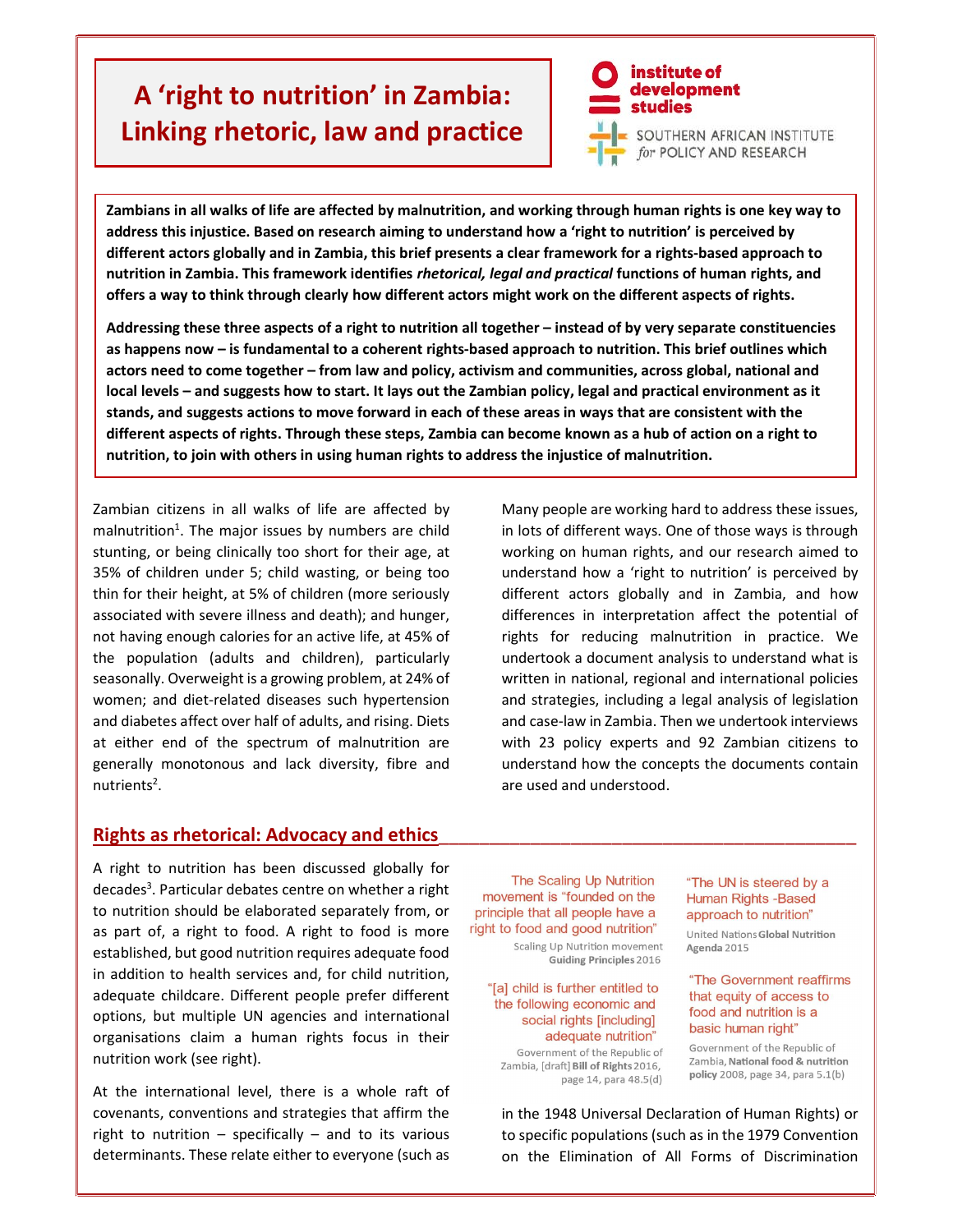against Women, or the 1990 African Charter on the Rights and Welfare of the Child). They relate to broad over-arching rights (such as the right to life), as well as much more specific rights (such as the right to food).

Human rights are also invoked in domestic policy in Zambia. The national guiding Vision 2030 is based on 'respect for human rights' as one of seven basic principles; and a right to nutrition is invoked in the country's draft 2016 Bill of Rights (that did not pass the constitutional referendum vote), and the 2008 National Food and Nutrition Policy (see quotes on previous page). In the 2011 National Food and Nutrition Strategic Plan which operationalises the 2008 policy however, the document only notes that 'the use of the rights-based approach has also been identified as a catalyst' to achieving nutrition targets; and the 2013 'Most Critical Days Programme' focused on child malnutrition that emerged from the strategy does not mention rights at all.

Human rights are therefore clearly integrated with ideas of nutrition – and of nutrition's core determinants, food and health – in written covenants, conventions and policy across international, regional and national levels. But this rights language is used without clear meaning in some instances, across levels of documents, and the language becomes weaker and

## Rights as legal: Building on the law

The rights language in global conventions does not confer legal rights to Zambian citizens, even if the Zambian government has ratified them. Zambia has ratified all seven key UN international human rights instruments as well as the treaties of the African regional human rights system. In theory there is the option to complain to the relevant UN Treaty Body, but for the ordinary Zambian this is so distant as to barely count as an option. In practice then, these international rights are unenforceable and inaccessible by the individual right holder.

> "You can actually sue them, it's just that maybe we don't know that, but we can sue them. We can even sue the government... we just don't know how" .Zambian urban youth focus group, 2019

For a right to be applicable under the Zambian legal system, an international agreement must first be domesticated under the 2016 Ratification of International Agreements Act (previously a purely executive function of the President). For instance, the

less defined (and eventually disappears altogether), and the population groups covered narrower (focusing on children and occasionally women) as the documents get closer to being actionable within the Zambian national context.

In interviews for this research, several respondents at international and national levels suggested that rights language was being deployed as a rhetorical device rather than a clear basis for action. Some policy actors described rights as occurring in preambles but being lost in practice, while some civil society actors described rights as window-dressing, or a public relations measure. We find that the language of rights is largely rhetorical in written policy and international covenants – providing moral leverage, a range of conceptual ideas, and a call to act – but not directing action in clear or consistent ways.

Using the rhetorical aspect of rights can be an important part of advocacy, to set the tone of debates on how to address malnutrition in all its forms, and as an ethical 'call to action'. Being clear which individuals or organisations wrote or ratified these rights in policies and covenants can also help with pinpointing where accountability for the rights should lie. The rhetorical function of rights is therefore useful, but is stronger when combined with other facets of rights.

Affiliation and Maintenance of Children Act (1995) domesticates the UN Convention on the Rights of the Child (UNCRC) into Zambian law. But it makes no reference to the original UNCRC provisions relating to food, nutrition, health or care; these rights are therefore not justiciable in the Zambian courts. Only those aspects of conventions that have been domesticated can be directly enforced by the courts.

As well as drawing on domesticated conventions, a strong legal right to nutrition would have clear content and scope and a strong enforceability mechanism for the individual right-holder (usually a citizen) to hold the duty-bearer (usually the state) to account. During the course of our research, a critical juncture occurred whereby this case law emerged in Zambia: The case of George Peter Mwanza and Melvin Beene v Attorney General (2019) relates to food provision for adult prisoners. In that case, the appellants were HIVpositive, and were in custody at Lusaka Central Prison. They claimed that the state-provided food was inadequate in quantity and deficient in nutritional content, and did not take into account their health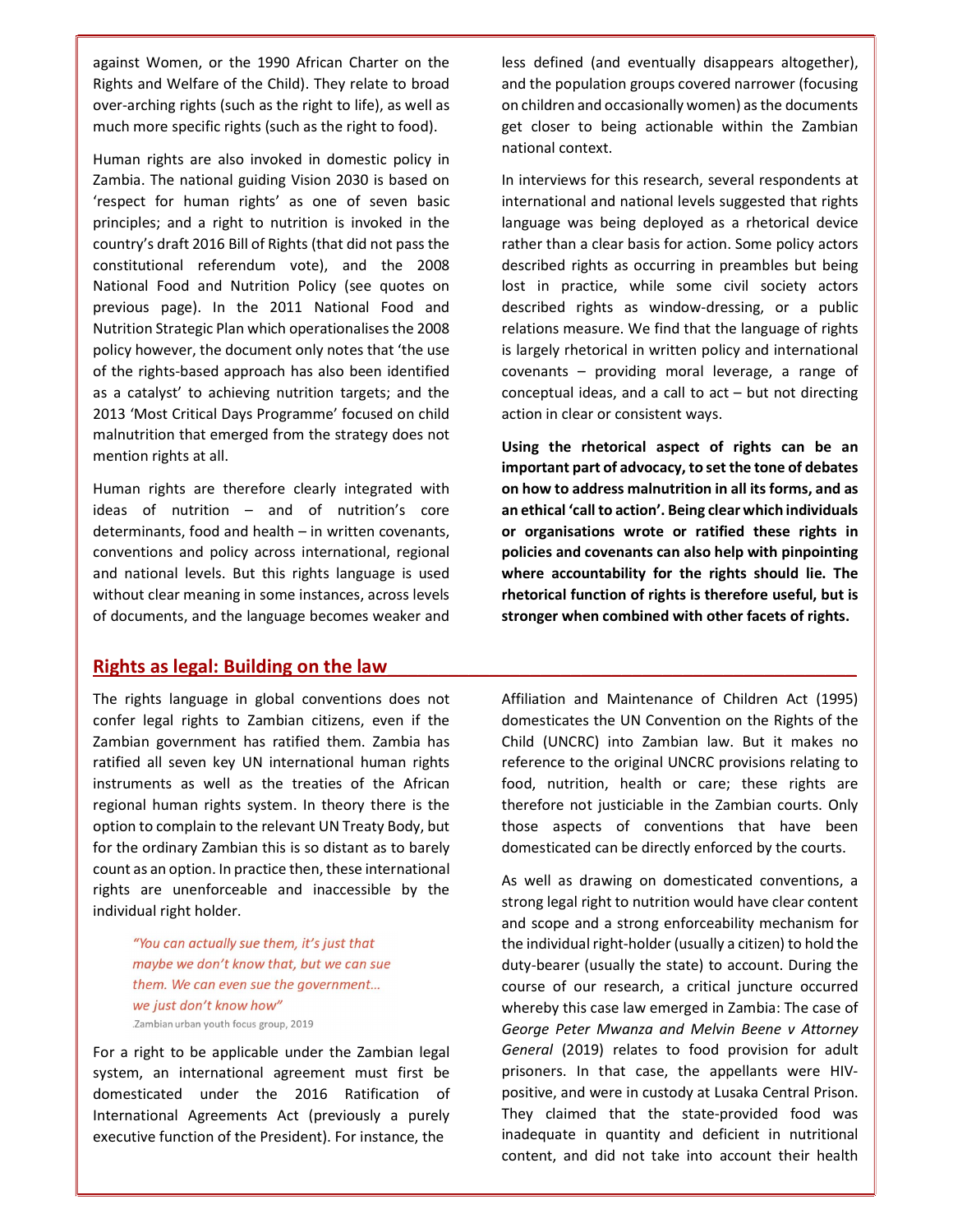condition. As such, this was a breach of their rights to life and to be protected from inhuman and degrading treatment under the Zambian constitution. The Supreme Court of Zambia agreed, finding in favour of the appellants and holding that these rights had been breached.

The case itself is limited, in that the men were held to be entitled to be provided with different food on account of their HIV status and incarceration. Here, what we clearly see is that the use of national law brings a strengthening of policy: It makes it justiciable, enforceable in a national court of law. But it also brings a narrowing of focus: Those broad and sweeping rights that were indivisible and for everyone in the international covenants, are highly specific in case-law (and therefore legal precedent) to a population of HIV- positive prisoners.

The potential ramifications of this case are dramatic, however: The Supreme Court of Zambia held that the right to life encompasses a right to nutrition. With this precedent, our work has found a number of legislative frameworks that offer potential avenues for strategic legal action that would de facto further support nutrition rights for Zambian citizens<sup>4</sup>. Further publicinterest litigation is possible if advocacy and civilsociety groups choose to take it on. Taking a case to the courts would require a careful consideration of the facts and a determination as to which legal framework may offer the best and most promising outcome. Though slow and narrow, building legal avenues for a right to nutrition has the potential to hugely strengthen the policy rhetoric.

## Rights as practical: Education, access and accountability

Using human rights language and rhetoric for nutrition normalises these approaches, and bringing legal cases strengthens the possibilities for enforcement, but none of this is useful unless ordinary citizens are aware of their rights and can access the courts. There are three key practical aspects to consider in taking a right to nutrition forward in Zambia.

First: Where does accountability sit? Views on what a right to nutrition means in practice change across levels, from international technical experts to national citizens. This means that a right to nutrition lacks a norm: a morally grounded, collectively shared, sufficiently specific, socially obligatory idea with clear duties and consequences for defined actors. For malnutrition, while the moral frame for action clearly exists and has shaped rhetoric, the lack of a norm means there is no consensus on who should be acting, what they should be doing, or what the consequences should be if they do not. This means that accountability is scattered – and accountability is the key mechanism that makes rights an effective approach, and is the major added value of a rightsbased approach. It is therefore up to nutrition rights advocates to come together and look at the policy and legal environment and decide who is accountable for different aspects of the right.

Second: How to strengthen legal enforcement? Legal consequences for lack of accountability are one route to enforcement, but not all citizens can access the law equally. Since Zambia has a dualist legal system encompassing customary law (where most local disputes or issues are settled) as well as the commonlaw legal system (for matters relating to the formal law), the courts where these kinds of human rights cases might be heard are not easily accessible to much of the population. It is therefore up to nutrition rights advocates to bring public-interest litigation, building on previous cases and drawing on international covenants that have been domesticated in Zambia, to strengthen the legal route. At the same time, it is important to strengthen the access of ordinary citizens to the courts and to the formal legal system.

Third: How to engage and educate citizens? Some have argued that practices towards a right to nutrition should come from affected communities themselves, an approach which echoes participatory approaches to development. Our work suggests that to find consensus on norms around a right to nutrition, one would have to work with very specific groups (likely small, homogenous and localised) because definitions and understandings of both nutrition and rights are varied. Some rights proponents have suggested that rights education is key here, and that rights systems only work when the rights holders know what their rights are, so a careful balance would have to be struck between allowing principles to emerge from communities, while also introducing education from a normative rights perspective. It is therefore up to nutrition rights advocates to educate Zambian citizens in accessible ways in issues of rights, and in how their human rights can be used to address nutrition in ways that are practical for them.